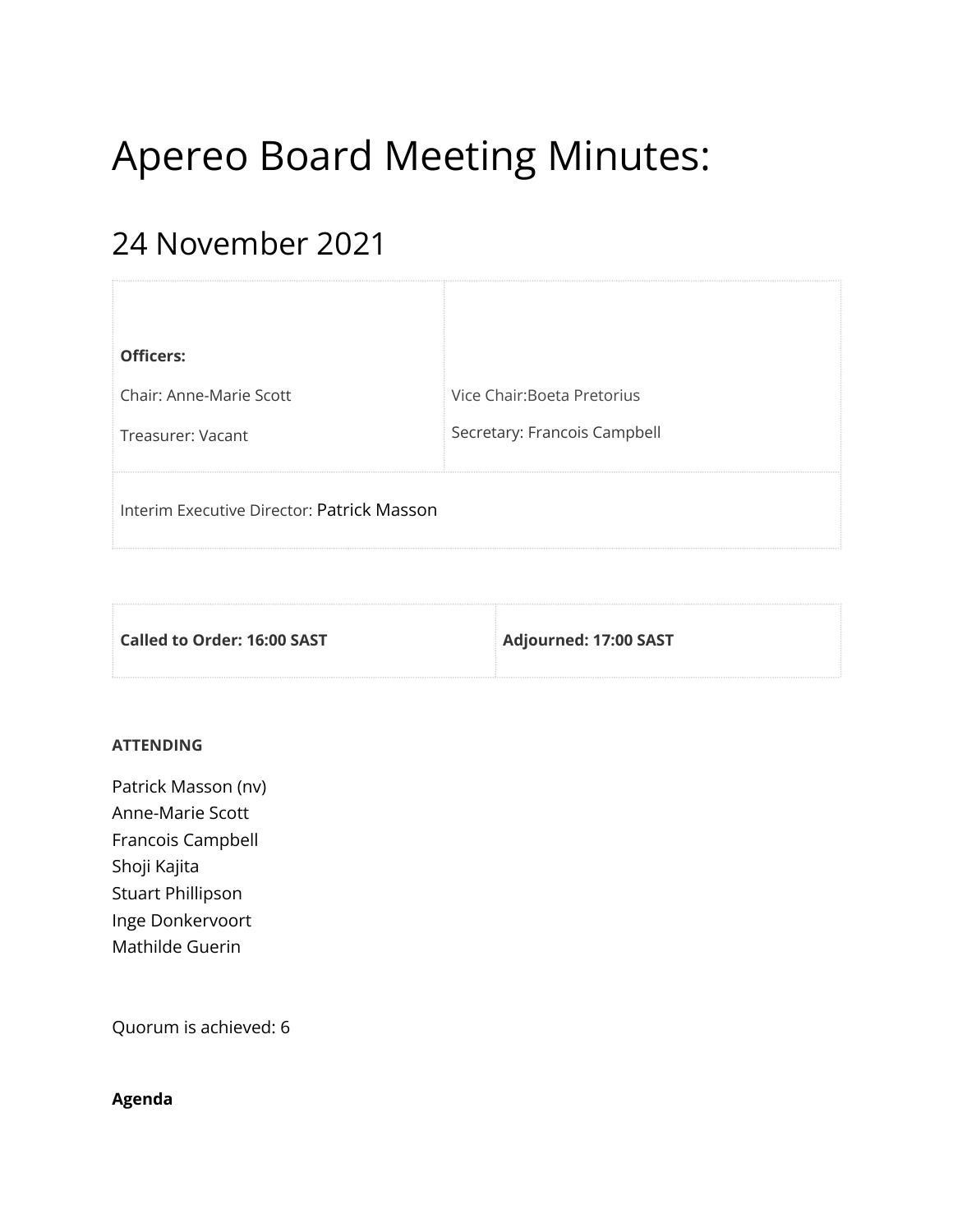# **1. Apologies for Absence:**

- 1.1. Sam Lee Pan until January 2022
- 1.2. Thierry Koscielniak
- **2. Guests:** None

# **3. Minutes of the October 2021 Board Call**

- 3.1. **MOTION**: Approve September 20211 Board Minutes
	- 3.1.1. Moved and Seconded
- 3.2. **MOTION**: Approve October 2021 Board Minutes
	- 3.2.1. Moved and Seconded

# **4. Monthly Financial Reports**

For October 2021 financials, the accounting was focused on the 2020 990s and expects to deliver financial statements on 11/23/21.

- 4.1. Apereo Foundation
- 4.2. CAS
- 4.3. OAE
- 4.4. Opencast
- 4.5. Sakai
- 4.6. uPortal

# **5. E.D. Report**

- 5.1. Community
	- 5.1.1. Open Apereo planning
		- 5.1.1.1. Discussed and Activities enumerated
	- 5.1.2. ESUP/Apereo Conference planning
		- 5.1.2.1. EU Open Source Summit
			- 5.1.2.1.1. Discussed and challenges addressed.
	- 5.1.3. Gates Foundation Open Source Assessment Tool and Evaluation
		- 5.1.3.1. Developing a proposal and further actions to be pursued.
- 5.2. Accounting
	- 5.2.1. Accountant Report
		- 5.2.1.1. Reports to be timeously submitted henceforth.
		- 5.2.1.2. Memberships reviewed.
		- 5.2.1.3. Changes to banking details and vendor.
		- 5.2.1.4. PayPal utilisation reviewed.
		- 5.2.1.5. General state and health discussed.
	- 5.2.2. Finance Committee Governance
		- 5.2.2.1. General state and health discussed.
	- 5.2.3. Finance Committee Charter
		- 5.2.3.1. Preparing for the formal adoption in the December board call.
	- 5.2.4. Finance Committee Charter
		- 5.2.4.1. Treasurer Job Description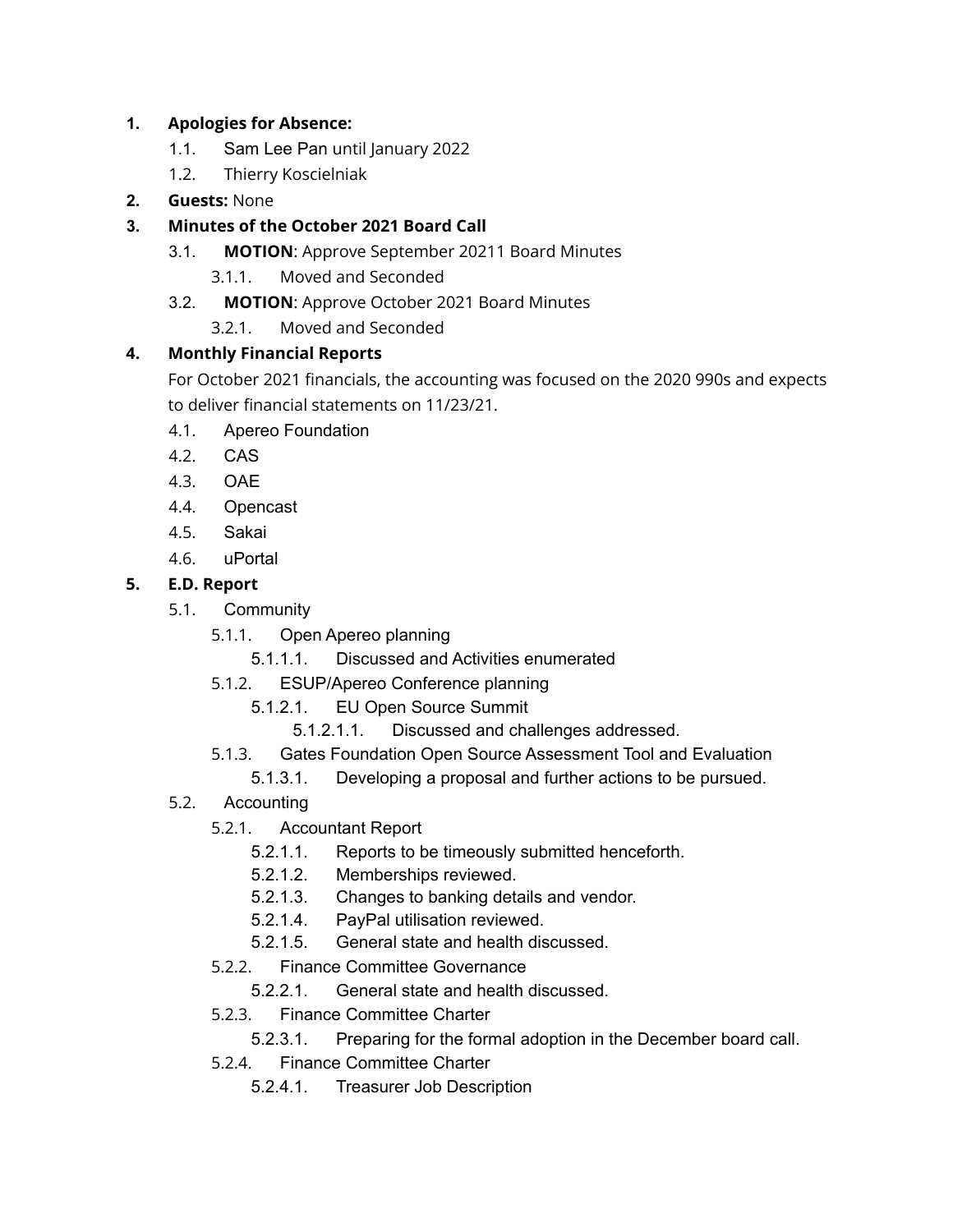- 5.2.4.1.1. Refining in progress, prior to sharing with potential candidates.
- 5.3. Banking (in addition to Accountant's Report, above)
	- 5.3.1. Signatories established.

5.3.1.1. Noted.

- 5.3.2. PNC cash rewards cards requested.
	- 5.3.2.1. Accepted.
- 5.3.3. Wise: account set up.
	- 5.3.3.1. Noted.
- 5.3.4. PayPal: Account access requested from prior treasurer.
	- 5.3.4.1. In progress and urgency established.
- 5.4. Executive Session
	- 5.4.1. Motion, so moved and Seconded
	- 5.4.2. Exited Executive Session
- 5.5. Apereo Membership
	- 5.5.1. Institutional Memberships: Standardize membership fees, subscriptions, schedules, benefits, etc.
		- 5.5.1.1. Review of the historical memberships and the differences.
		- 5.5.1.2. Standardising and listing the criteria for membership
		- 5.5.1.3. Tiers discussed for more Institutions and subscription models.
	- 5.5.2. Affiliate Agreements: Review levels and regular schedule for renewing.
		- 5.5.2.1. Standardising the agreements, especially in terms of engaging with and funding Apereo.
	- 5.5.3. Projects and communities: Introduce Fiscal Sponsorship agreements.
		- 5.5.3.1. Unfinished business;
	- 5.5.4. General Membership: Introduce general membership (individual, organizational?).
		- 5.5.4.1. Unfinished business;
- 5.6. Business Operations
	- 5.6.1. New address

Hosted by EarthClass Mail Apereo Foundation 9450 SW Gemini Dr PMB 98572 Beaverton, OR 97008-7105

- 5.6.1.1. Noted.
- 5.7. Organizational Review:

https://apereo.cloud.xwiki.com/xwiki/bin/view/Apereo%20Foundation/

- 5.7.1. Building out documentation for each affiliated organization, i.e., Institutional Member, Commercial Affiliate, Fiscal Sponsoree, etc.
	- 5.7.1.1. Noted.